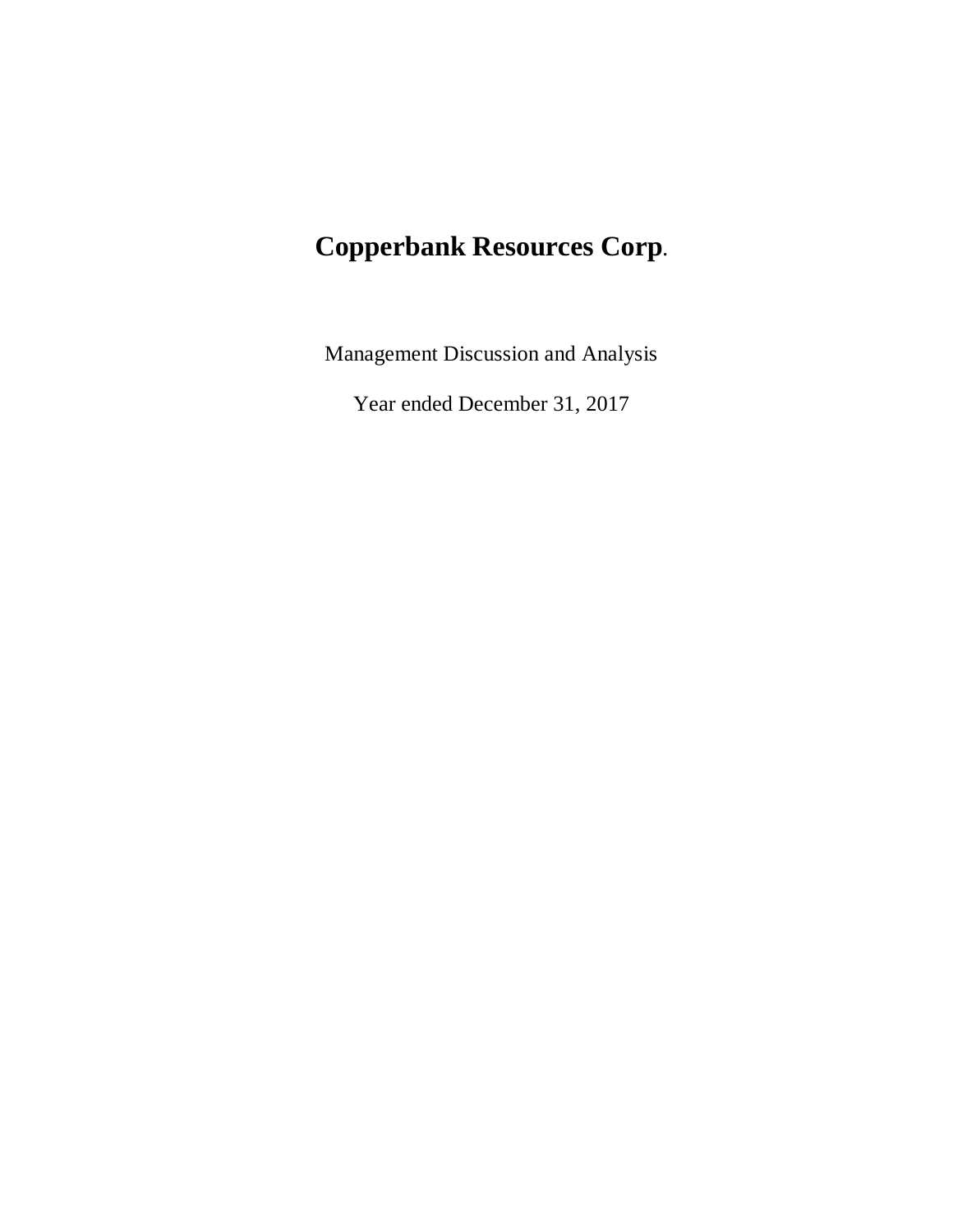# **Background**

The following discussion and analysis of Copperbank Resources Corp. (the "Company" or "Copperbank") for the year ended December 31, 2017, is prepared as of April18, 2018 and should be read together with the audited consolidated financial statements for same year and related notes attached thereto, which are presented in Canadian dollars and prepared in accordance with International Financial Reporting Standards ("IFRS") as issued by the International Accounting Standards Board ("IASB"). All amounts are stated in Canadian dollar unless otherwise indicated.

Certain statements in this report that are not historical facts are forward-looking statements involving known and unknown risks and uncertainties, which could cause actual results to vary considerably from these statements. Readers are cautioned not to put undue reliance on forward-looking statements.

Additional information of the Company is available on SEDAR at [www.sedar.com.](http://www.sedar.com/)

# **Description of Business**

Copperbank was incorporated on October 21, 2014 under the Business Corporation Act (British Columbia), whereby 0999279 B.C. Ltd. ("0999279"), 1016077 B.C. Ltd. ("Full Metal"), and Choice Gold Corp. ("Choice Gold"), were amalgamated as one company. The legal existence of Choice Gold and Full Metal ceased however, 0999279 survived the amalgamation continued under the name Copperbank Resources Corp.

The Company's head office and principal address is Suite 2706 - 1011 West Cordova Street, Vancouver, BC, V6B 0C2. The Company's shares are traded on the Canadian Securities Exchange ("CSE") under the symbol "CBK" and its principal business is the acquisition and development of mineral properties. All of the Company's resource properties are located in the U.S.A. and are still in their exploration stages.

The underlying value of the Company's resource properties are entirely dependent on the existence of economically recoverable reserves, on the ability of the Company to obtain the necessary financing to complete development, and upon future profitable production.

#### **Corporate update**

During the year ended December 31, 2017, the Company granted 7,300,000 incentive stock options, with an exercise price with a range of \$0.10 to \$0.13 per share to officers, directors, consultants and advisors. These options can be exercised for a period of five years from the date of grant, are subject to the policies of the Canadian Securities Exchange and contain vesting provisions whereby 25% of the Options vest six months from date of grant and 25% every six months thereafter.

In February 2017, the Company appointed Brigitte Dejou as a director. Ms. Dejou has 25 years of experience in mineral exploration.

On July 28, 2017, the Company appointed Gavin C. Dirom as an independent director. Mr. Dirom has over 25 years of experience in the Canadian mineral industry.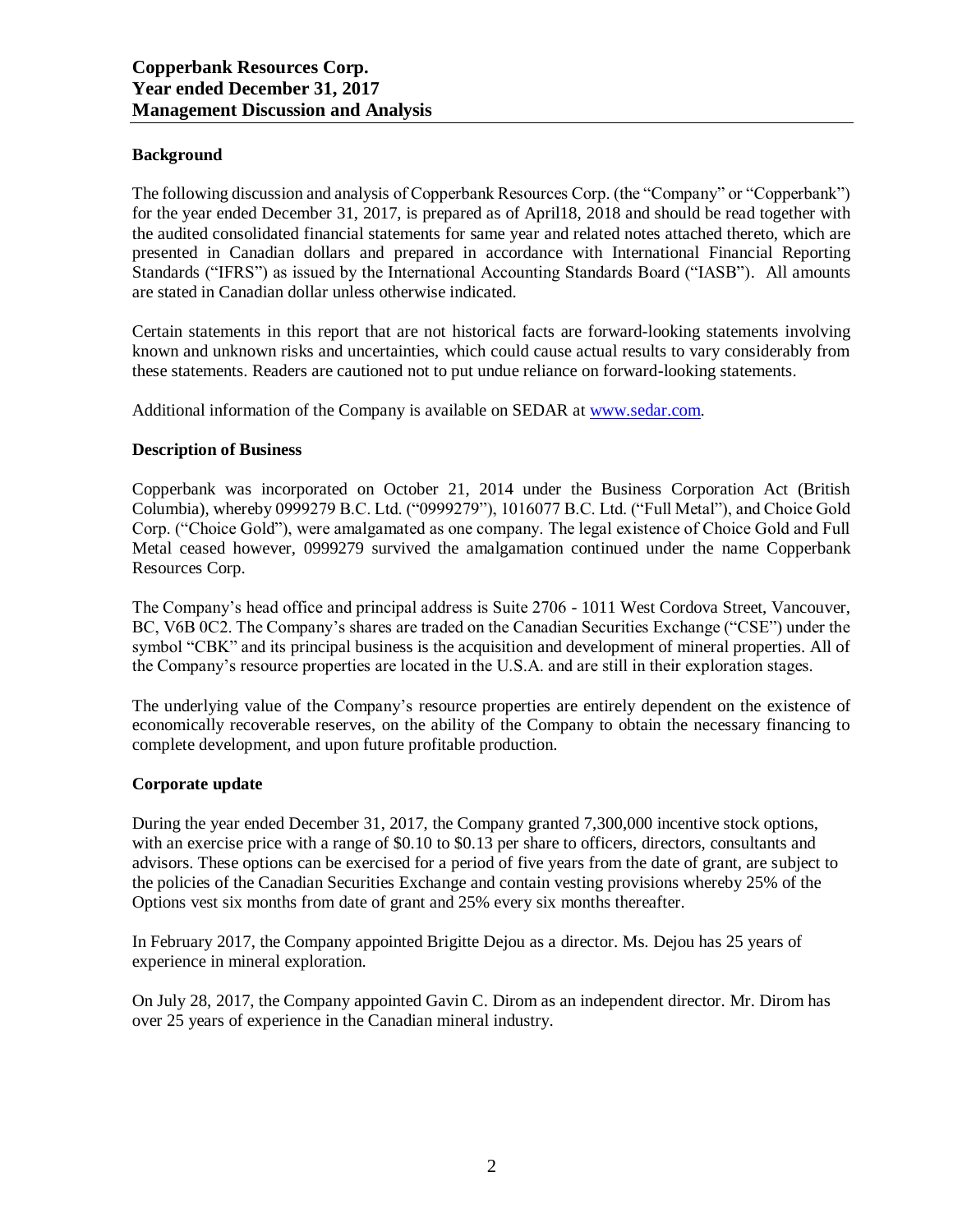During the year ended December 31, 2017, the Company:

- Issued 22,500,000 common shares through a private placement at a price of \$0.08 per share for gross proceeds of \$1,800,000. Finder's fees of \$5,640 were paid on the financing;
- Issued 4,166,667 common shares through a private placement at a price of \$0.12 per share for gross proceeds of \$500,000.
- Issued 5,173,366 units through a private placement at a price of \$0.15 per unit for gross proceeds of \$776,005. Each unit consists of one common share and a warrant that is exercisable at \$0.25 per share for a five-year period after issuance. If common shares of the Company trade at \$0.40 per share for twenty consecutive trading days, the Company can accelerate the conversion of these warrants. The Company has applied the residual method and allocated \$698,405 and \$77,600 to share capital and reserve for warrants, respectively.
- Issued 2,000,003 common shares through a private placement at a price of \$0.13 per share for gross proceeds of \$260,001.
- Issued 3,376,922 common shares to the Company's officers and consultants for the settlement of \$401,468 a portion of accounts payable and related party payable. The fair value of these common shares was \$369,231 and the Company recorded a gain on debt settlement of \$35,019. The Company also recorded a prepaid of \$2,782 due to an overpayment of settlement with a Company's officer.

All of the above transactions have been used to improve the Company's working capital and to finance operations including the drilling operations of its Pyramid Properties in 2017.

Exploration Properties Overview

The cost incurred in Pyramid Project is as follows:

|                                               | Pyramid, Alaska | <b>Total</b>         |           |
|-----------------------------------------------|-----------------|----------------------|-----------|
|                                               | Main<br>project | <b>San Diego Bay</b> |           |
|                                               | \$              | \$                   | \$        |
| Balance, December 31, 2015                    | 4,150,362       |                      | 4,150,362 |
| Annual option fees and maintenance of permits | 483,713         |                      | 483,713   |
| Balance, December 31, 2016                    | 4,634,075       |                      | 4,634,075 |
| Annual option fees and maintenance of permit  | 145,359         |                      | 145,359   |
| Infrastructure study                          | 44.927          |                      | 44.927    |
| Report and analysis                           | 85,945          |                      | 85,945    |
| Sampling and mapping                          |                 | 238,219              | 238,219   |
| Drilling                                      | 2,156,555       |                      | 2,156,555 |
| Balance, December 31, 2017                    | 7.066.861       | 238.219              | 7.305.080 |

The commitment in connection with the Pyramid project is available at the Note 8 and 12 to the Company consolidated financial statements for the year ended December 31, 2017.

The Company currently controls three projects on a 100% basis. San Diego Bay Project was previously part of the Pyramid Project. The Company decided to separate out the San Diego Bay Project from the Pyramid to conduct geo-study in 2017.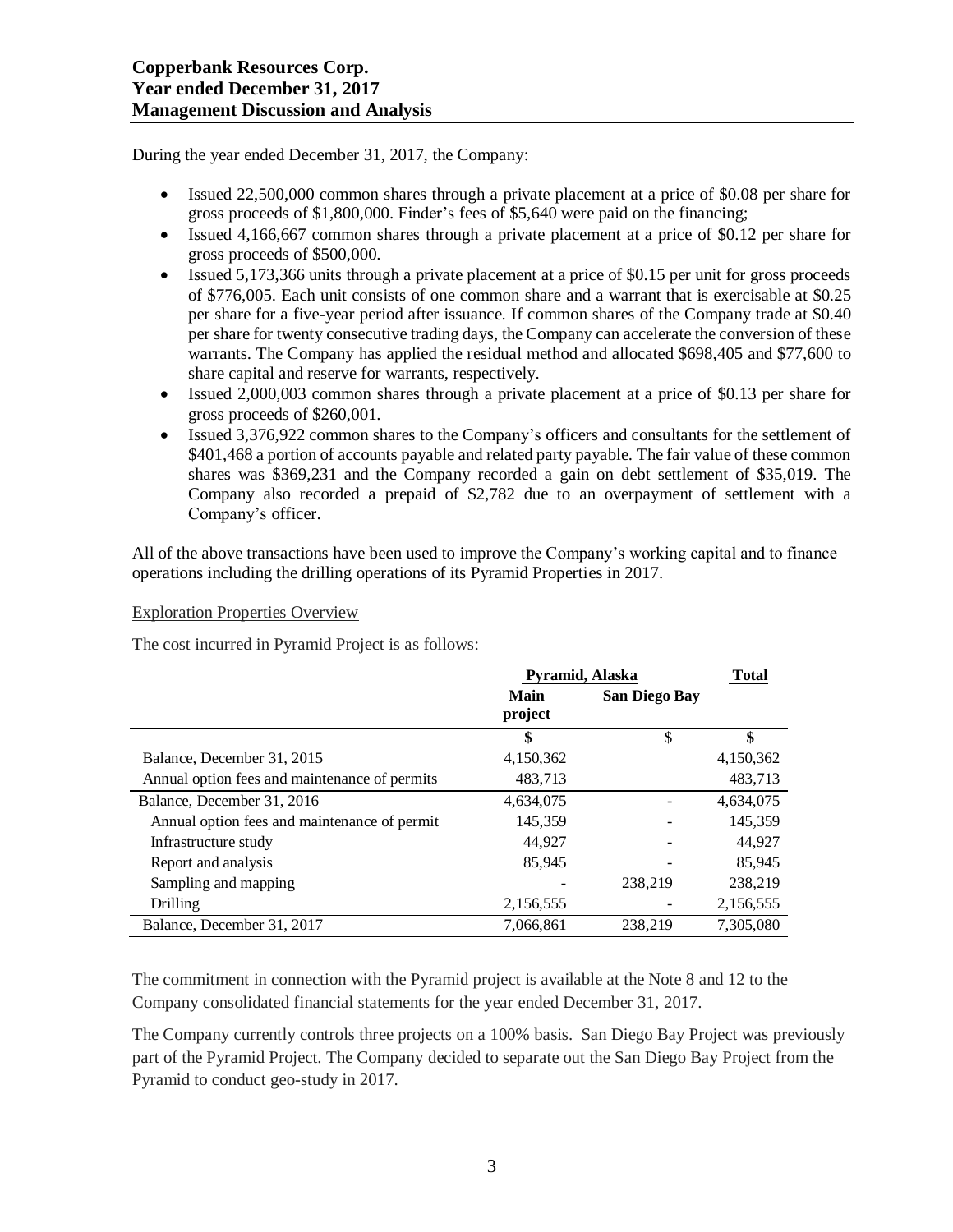# **Copperbank Resources Corp. Year ended December 31, 2017 Management Discussion and Analysis**

The Pyramid and San Diego Bay Projects are located on the Alaska Peninsula on private property with the subsurface controlled by the Aleut Native Corporation, an Alaska Native-owned corporation. Pyramid hosts an inferred copper resource with excellent exploration upside. The San Diego Project, located adjacent and due East of Pyramid, is an early stage exploration project displaying anomalous gold and copper values in rock, soil and stream sediment samples. The Company also owns the Contact Copper Oxide Project located in northeastern Nevada that has a copper resource from an historical prefeasibility study (2013).

# *Pyramid*

At the Pyramid project, the Company completed a drilling program with two diamond core drill rigs for a total of 3,600 meters during the third quarter of 2017. The Company's objective was to drill step-out holes from the current resource, in advance of drilling planned for 2018. A total of 11,000 meters has now been drilled at the Project. The task of calculating an updated National Instrument 43-101 resource estimate was assigned to SRK Consulting and was released to the public on February 2, 2018 with an amendment on March 15. The updated resource estimate, using a 0.2% copper cut-off, is 153.4 million tonnes at 0.37% copper, 0.02% molybdenum and 0.09 g/t gold. This resource estimation does not take into account the molybdenum or gold values due to the fluctuation of their prices and unknown recovery as no metallurgical test work has been completed.

| <b>Deposit</b> | <b>Class</b>    | Tonnes (000) | Cu<br>$(\%)$ | Cu<br>(Mlb) | Mo<br>$(\%)$ | Mo<br>(Mlb) | Αu<br>(g/t) | Αu<br>(oz) |
|----------------|-----------------|--------------|--------------|-------------|--------------|-------------|-------------|------------|
| Main Zone      | Inferred        | 140,900      | 0.38         | 1,186       | 0.022        | 68          | 0.10        | 442,000    |
| West Zone      | Inferred        | 12,500       | 0.28         | 76          | 0.01         |             | 0.04        | 14.000     |
| <b>Total</b>   | <b>Inferred</b> | 153,400      | 0.37         | 1,262       | 0.021        | 70          | 0.09        | 457,000    |

**Mineral Resource Statement\*, Pyramid Project, Alaska** (SRK Consulting, January 2018)

\* Open pit mineral resources are reported at a Cu cut-off grade of 0.20% inside a resource shell based *on (USD) of Cu \$3.54/lb, Mo \$9.00/lb and Au \$1400/oz and 90% recovery for copper, 60% for molybdenum and 50% for gold. All numbers have been rounded to reflect the relative accuracy of the estimate. Mineral resources are reported in relation to a conceptual pit shell. Mineral resources are not mineral reserves and do not have demonstrated economic viability. Numbers may not add up because of rounding of values.*

To compare the results of the 2017 resource estimate with the 2013 resource, SRK re-evaluated the 2017 resource model using the 2013 parameters. The comparison showed that the two models reported very similar grades. The 2017 model improves the confidence in the continuity of the resource and reports about 25 to 30 percent more tonnage if the same parameters are applied. The added tonnage is a reflection of the additional drilling by Copperbank which resulted in a reinterpretation of the mineralized domains and in the infill of previously un-drilled volumes.

The Company believes Pyramid shows excellent potential in the extension of the actual known mineralisation. The mineralisation seems to be controlled by major NE features. A study mandated to Auracle Geospatial Sciences defines the structural control and a planned alteration study will help the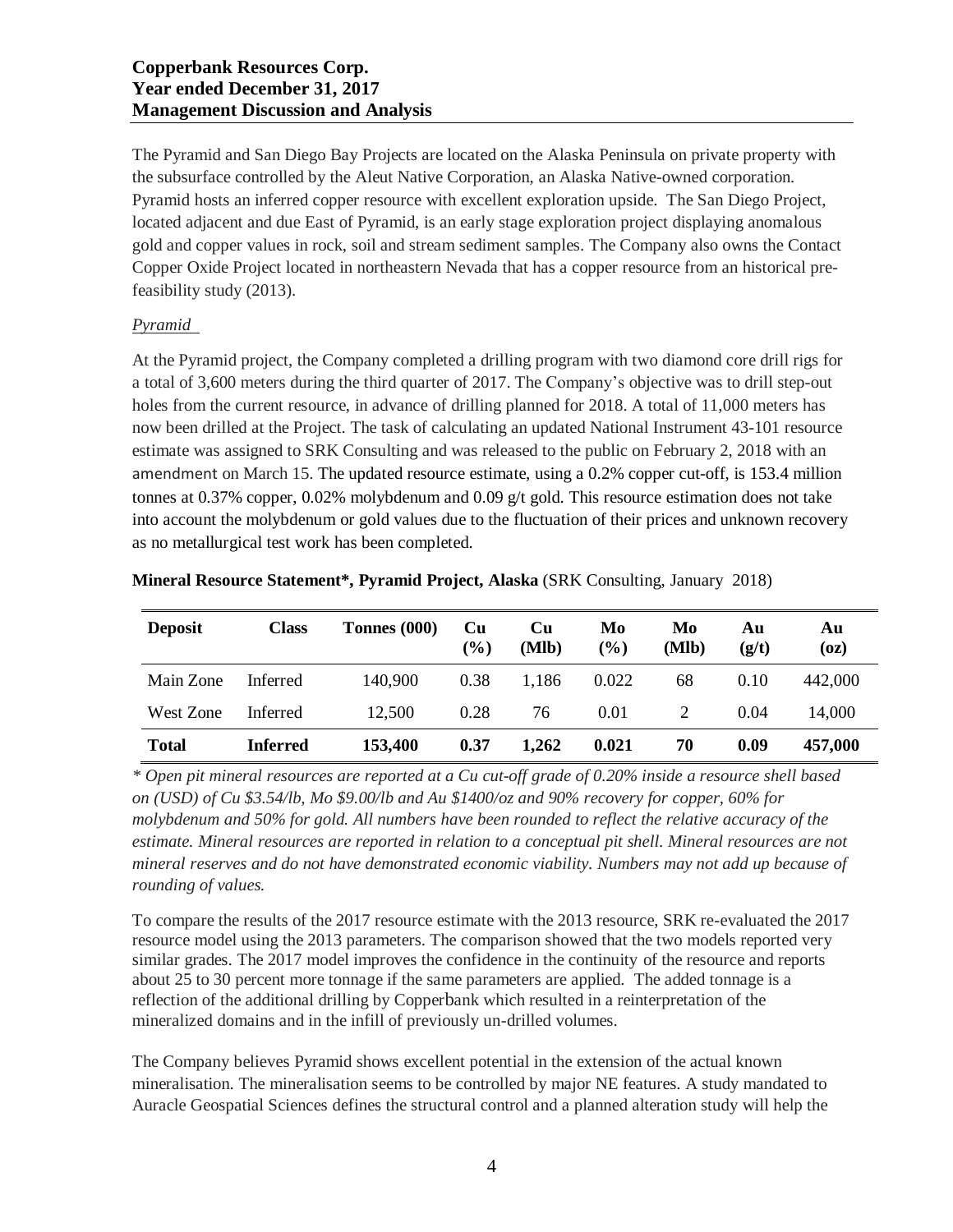planning of future exploration programs. The 3D modelling of the new resource calculation and the information acquired over the past year will guide the definition of the 2018 drill program.

# *San Diego Bay, AK*

A short exploration program consisting of rock and soil sampling was initiated on San Diego Bay Project, which lies adjacent to the Pyramid project, to verify the main historical mineralized zones and to follow-up in selected areas of historical pan concentrate samples anomalous in copper and/or gold. This vast area of the San Diego Project displays an intense colour anomaly over more than 17 square kilometers and has never been drill tested. The performed sampling will help design a more comprehensive 2018 program. The 2017 field season resulted in a National Instrument 43-101 technical report that was completed by SRK Consulting and was released to the public on February 26, 2018. `

# *Contact, NV*

The Contact Project was the object of a historical pre-feasibility study in 2013 over the eastern portion of the property by the Company predecessor and encloses an historical resource of 141 million tons of 0.22% Cu at a 0.07% Cu cut-off grade. The Company is considering additional infill drilling to followup and expand higher grade resources in the area of previously drilled holes EN104 which returned 22 meters of 1.003% copper starting at 44 meters and EN111 that returned 59 meters of 0.698% copper starting at 3 meters. Selected shallow core holes are also intended to obtain material for further metallurgical testing and to provide additional recovery information required for potential mine planning. It is estimated that US\$750,000 will realize these goals. A map of the project can be found in the Corporate Presentation, which can be viewed at the Company's website [www.copperbankcorp.com](http://www.copperbankcorp.com/)

The Company is also considering additional exploration drilling over the prospective Copper Ridge area, located 1.6 kilometers southwest of the main Contact Copper Deposit. High grade rock chip samples released on August 27, 2012 by the previous operator returned grades in excess of 1% copper in grab samples from outcrops with visible copper oxide mineralization within a quartz monzonite host rock. The completion of a geophysical survey is being considered prior to the aforementioned drilling

# **Selective Annual Information**

The Company's annual financial summary in the last three years is as below:

|                                       | 2017      | 2016      | 2015      |
|---------------------------------------|-----------|-----------|-----------|
|                                       | \$        | \$        | \$        |
| Revenues                              |           |           |           |
| Net loss                              | 1,516,327 | 634,728   | 9,118,808 |
| Net loss per share, basic and diluted | 0.01      | 0.00      | 0.06      |
| Total assets                          | 7,499,677 | 4,728,797 | 4,566,796 |
| Total long term liabilities           |           |           |           |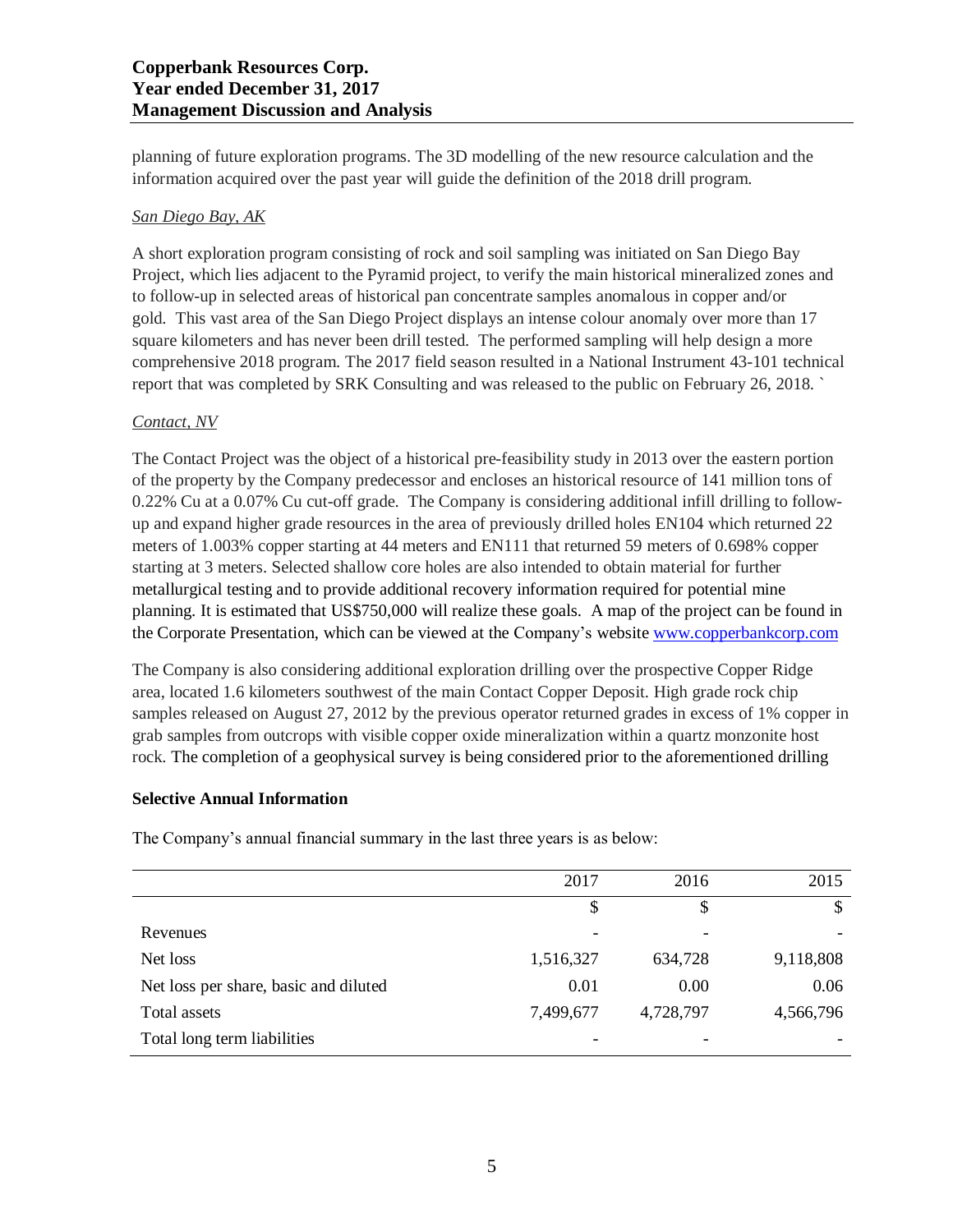The Company is an exploration company that does not have revenue since inception, The Company's results are not subject to seasonality. Loss in 2015 was higher because the Company incurred one-time resource property impairment loss of \$8.5 million.

# **Summary of Quarterly Results**

All of the Company's resource properties are in their exploration stage. The Company has not had revenue from inception and does not expect to have revenue in the near future. The Company's operating result is not seasonal in nature and has been mainly related to the amount of exploration activities in such quarter. The Company's quarterly performance in the latest eight quarters is as follows:

|                 | 2017                     |                          |         |                          |               | 2016    |                          |                          |
|-----------------|--------------------------|--------------------------|---------|--------------------------|---------------|---------|--------------------------|--------------------------|
|                 | Dec -31                  | 30-Sept                  | 30-June | 31- Mar                  | <b>31-Dec</b> | 30-Sept | $30 - Jun$               | $31$ -Mar                |
|                 | Φ                        | Φ                        | ¢<br>⊅  | \$                       | Φ<br>Φ        | Φ       | Φ<br>⊅                   | Φ                        |
| <b>Revenues</b> | $\overline{\phantom{0}}$ | $\overline{\phantom{0}}$ | -       | $\overline{\phantom{0}}$ | -             | -       | $\overline{\phantom{0}}$ | $\overline{\phantom{0}}$ |
| <b>Net Loss</b> | 354,687                  | 464,764                  | 422,691 | 274,185                  | 65,739        | 179,523 | 256,062                  | 133,404                  |
| Loss<br>per     |                          |                          |         |                          |               |         |                          |                          |
| share (i)       | 0.00                     | 0.00                     | 0.00    | 0.00                     | 0.00          | 0.00    | 0.00                     | 0.00                     |

**(i) loss per share - basic and diluted**

The Company's quarterly historical results were not subject to seasonality. These quarterly results were affected by following incidental events:

- 1. Loss during the quarter ended December 31, 2016 was \$65,739. The Company incurred less losses as \$47K of exploration expenses reported in prior quarters had been capitalized to the resources property at the year end.
- 2. Loss during the quarter ended June 30, 2017, September 30, 2017, and December 31, 2017 were higher than average as the Company was more active conducting exploration activities during these periods.

#### **Performance Summary**

# Year ended December 31, 2017

The Company's loss in 2017 was \$1,516,327 (2016 - \$634,728), an increase of \$881,599. The \$1,516,327 loss is a combined result of having operating expenses of \$1,542,836 (2016 - \$731,124), and a gain on debt settlement of \$35,019 (2016 - \$63,283).

The main components of opertaing expenses and other income were as follows:

|                                              | 2017    | 2016    | $2017 -$<br>2016 |
|----------------------------------------------|---------|---------|------------------|
|                                              |         | S       |                  |
| <b>EXPENSES</b>                              |         |         |                  |
| Amortization                                 |         | 256     | (256)            |
| Consulting and management fees (a)           | 441,532 | 326,656 | 114,876          |
| Filing fees and shareholders' communications | 25,592  | 19,370  | 6,222            |
| Insurance                                    | 8,861   | 3,282   | 5,579            |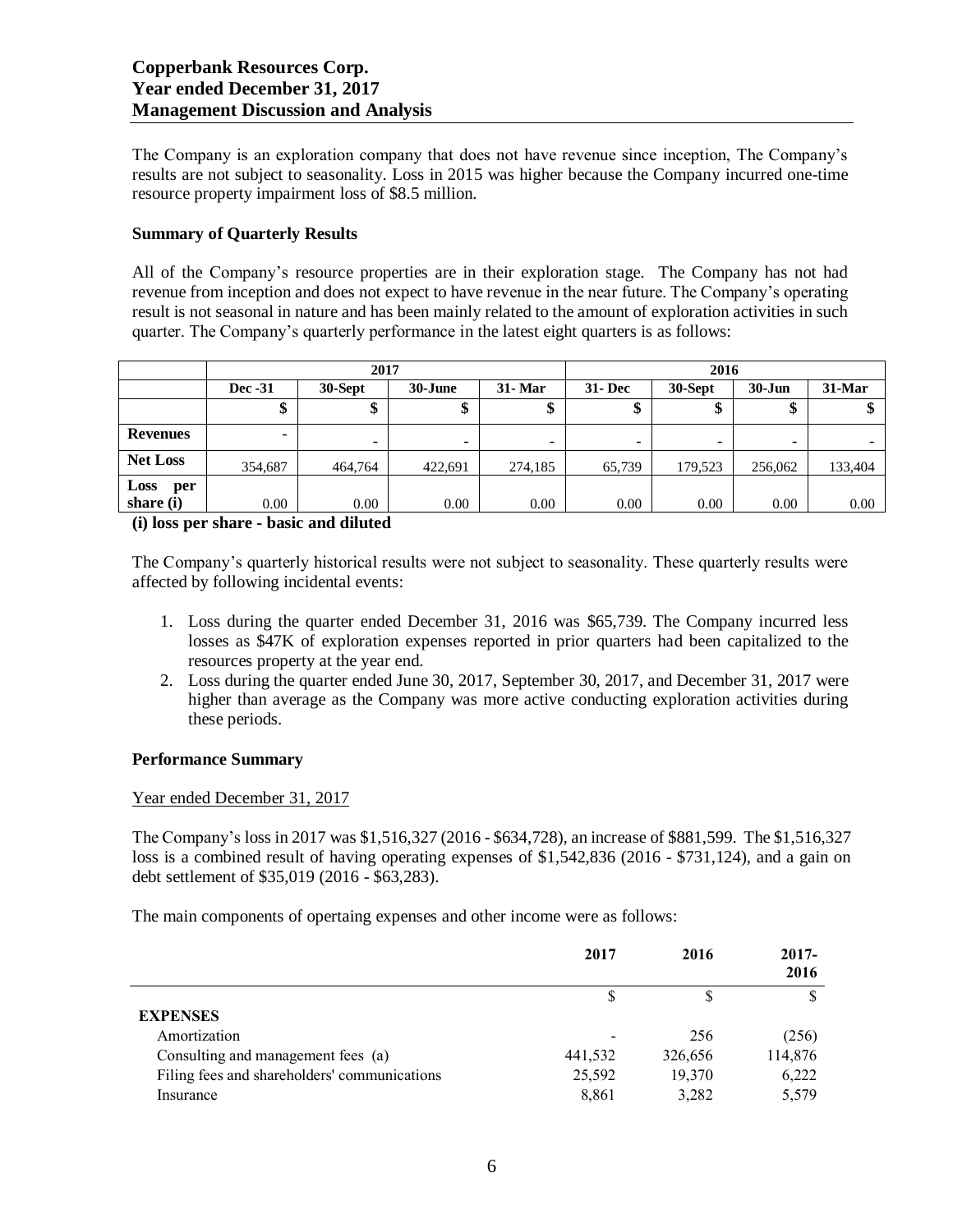# **Copperbank Resources Corp. Year ended December 31, 2017 Management Discussion and Analysis**

|                                                      |               | 46,848     |           |
|------------------------------------------------------|---------------|------------|-----------|
| Mineral property maintenance                         | 48,110        |            | 1,262     |
| Office and administration                            | 33,065        | 14,554     | 18,511    |
| Promotion, advertisement and shareholder relations   | 298,027       | 163,699    | 134,328   |
| Professional fees                                    | 93,510        | 25,990     | 67,520    |
| Rent                                                 | 45,917        | 28,104     | 17,813    |
| Share-based payment (b)                              | 412,326       | 36,122     | 376,204   |
| Travel                                               | 135,896       | 66,243     | 69,653    |
| Operating loss before the following:                 | (1, 542, 836) | (731, 124) | 811,712   |
| Other items:                                         |               |            |           |
| Foreign exchange                                     | (8,510)       |            | (8,510)   |
| Gain on disposal of equipment previously written off |               | 33,113     | (33, 113) |
| Gain on shares issued for debt settlement            | 35,019        | 63,283     | (28, 264) |
| Total other items                                    | 26,509        | 96,396     | (69, 887) |
|                                                      |               |            |           |
| Net loss for the year                                | (1,516,327)   | (634, 728) | (881,599) |

a. Consulting and management fees increased as the Company is more active during 2017 and more consultants were engaged.

b. Share based compensation increased as more options were granted in 2017.

c. Promotion, advertisement and shareholder relations increased. Management was active in 2017 to promote the Company to potential investors.

# Three months ended December 31, 2017 ("2017 Q4")

The Company's loss in the 2017 Q4 was \$354,687 (2016 - \$65,739), an increase of \$288,948. The loss was mainly a result of having losses from operations 2017 - \$380,744 (2016 - \$128,514) Main components of opertaing expenses are as follows:  $2017$ 

|                                                    |     |            |            | 2017-      |
|----------------------------------------------------|-----|------------|------------|------------|
|                                                    |     | 2017 Q4    | 2016 04    | 2016       |
|                                                    |     | \$         | \$         | \$         |
| <b>EXPENSES</b>                                    |     |            |            |            |
| Consulting and management fees                     | a   | (30, 389)  | 92,354     | (122, 743) |
| Filing fees and shareholders' communications       | a   | (11,072)   | 2,602      | (13,674)   |
| Insurance                                          |     | (1,560)    | 860        | (2,420)    |
| Mineral property maintenance                       |     | (8,171)    | 234        | (8, 405)   |
| Office and administration                          |     | 7.733      | 2,468      | 5,265      |
| Promotion, advertisement and shareholder relations | a.c | 243,184    | 20,536     | 222,648    |
| Professional fees                                  |     | 3,857      | 8,218      | (4,361)    |
| Rent                                               |     | 17,693     | (4,310)    | 22,003     |
| Share-based payment                                | b   | 94,326     | (6,335)    | 100,661    |
| Travel                                             |     | 65,143     | 11,887     | 53,256     |
| Losses from operations                             |     | (380, 744) | (128, 514) | (252, 230) |

a- The Company reclassified various consulting fees and communication to shareholders to promotion in the fourth quarter.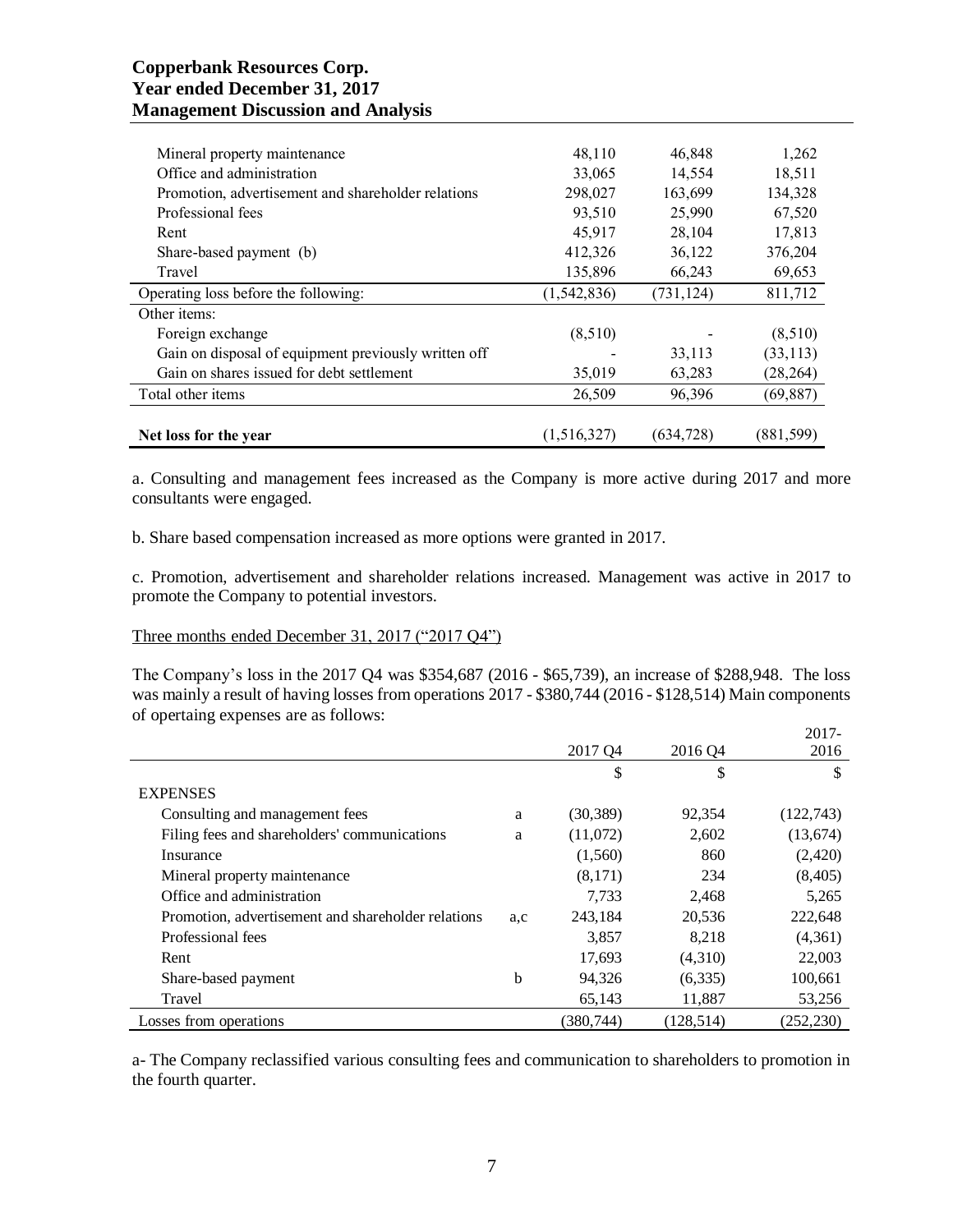b. Share based compensation increased as more options were granted in 2017.

c. Promotion, advertisement and shareholder relations increased. Management was active in 2017 to promote the Company to potential investors.

# **Proposed Transactions**

The Company does not have any proposed transactions that are material to disclose.

# **Liquidity, Capital Resources and Going Concern**

During the 2017, the Company used \$767,623 in operating activities.

Net cash used in investing activities for 2017 was \$2,517,920 for maintaining the mineral interest, completion of an infrastructure study and a drilling program on the Pyramid property.

Net cash generated from financing activities was \$3,330,366 in 2017 which was the net proceeds from private placements.

The Company is not subject to external restriction in using its capital resources.

The Company is a resource exploration stage company, which does not generate any revenue and has been relying on equity-based financing to fund its operations. On September 30, 2017, the Company was not able to finance its day to day activities from its operations. The Company will require additional financing either through equity or debt financing, sale of assets, joint venture arrangements or a combination thereof in order to meet its administrative costs and to continue to explore and develop its mineral properties. There is no assurance that sufficient future funding will be available on a timely basis or on terms acceptable to the Company.

The Company intends to finance its operations in the next twelve months by additional equity financings. Although the Company has a history of obtaining funding when needed in the past, readers are cautioned that there can be no assurance that management's plan to raise further financing will be successful, as it is dependent on prevailing capital market conditions and the continued supports from its related parties.

# **Related Party Transactions**

During the year ended December 31, 2017 and 2016, the Company incurred the following transactions with key management members and the directors of the Company:

|                              |                            | 2017    | 2016    |
|------------------------------|----------------------------|---------|---------|
|                              | Nature                     |         |         |
| Key management               | Rent                       | 24,000  | 18,000  |
| Key management               | Management fees            | 331,048 | 252,000 |
|                              | Technical services for the |         |         |
| Directors                    | mineral properties         | 57,786  | 17,463  |
| Key management and directors | Share-based payments       | 243,464 | 16,253  |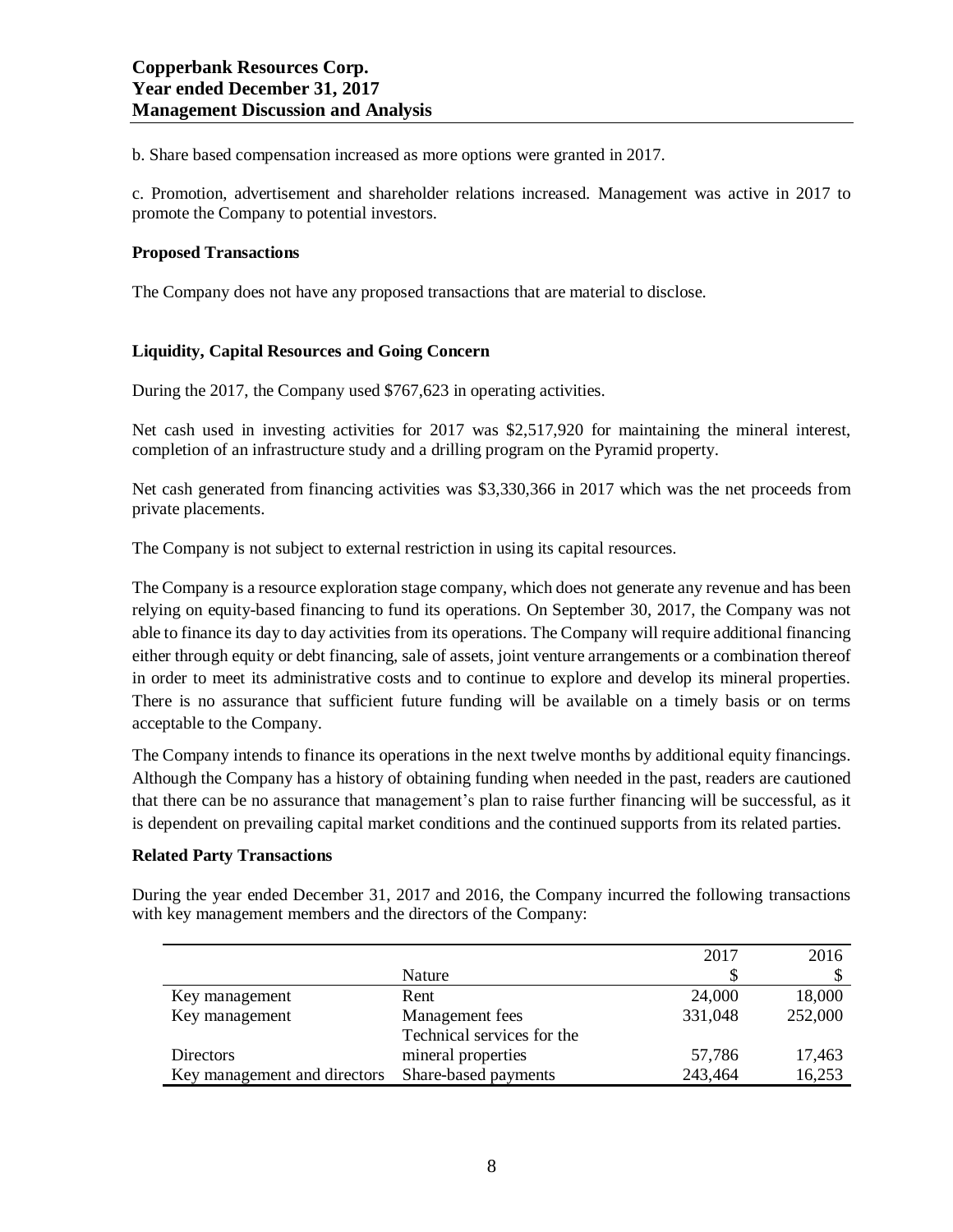Included in the Company's due to related parties is an amount owing to key management members and directors of \$29,994 (2016 - \$26,231). Due to related party has the same terms as the Company's trade payable, which is unsecured and non-interesting-bearing and due with no specific terms.

The Company issued 1,775,629 common shares to its CEO and CFO for the settlement of payables totaling \$205,300. The Company also recorded a prepaid of \$10,500 to a director of the Company.

During the year ended December 31, 2017, the CEO advanced \$400,000 to the Company for a future private placement. The amount was settled with the issuance of 5,000,000 common shares on May 11, 2017, which was part of the 22,500,000 share issuance for \$0.08 per share under a private placement.

#### **Off-Balance Sheet Arrangements**

The Company does not have any off-balance sheet arrangements.

#### **Significant accounting policies and new accounting standards yet to adopt**

The Company has not adopted new accounting policies since its recent year ended December 31, 2016.

A number of new standards, amendments to standards, and interpretations are not yet effective as of December 31, 2017, and have not been applied in preparing these consolidated financial statements. These new standards are being evaluated but are not expected to have a material effect on the consolidated financial statements of the Company. Pronouncements that are not applicable or do not have a significant impact to the Company have been excluded from the discussion below.:

#### **IFRS 9** *Financial Instruments*

IFRS 9 will replace IAS 39 *Financial Instruments: Recognition and Measurement* and IFRIC 9 *Reassessment of Embedded Derivatives*. The final version of this new standard supersedes the requirements of earlier versions of IFRS 9.

The main features introduced by this new standard compared with predecessor IFRS are as follows:

- *Classification and measurement of financial assets:* Debt instruments are classified and measured on the basis of the entity's business model for managing the asset and its contractual cash flow characteristics as either: "amortized cost", "fair value through other comprehensive income", or "fair value through profit or loss" (default). Equity instruments are classified and measured as "fair value through profit or loss" unless upon initial recognition elected to be classified as "fair value through other comprehensive income".
- *Classification and measurement of financial liabilities:* When an entity elects to measure a financial liability at fair value, gains or losses due to changes in the entity's own credit risk is recognized in other comprehensive income (as opposed to previously profit or loss). This change may be adopted early in isolation of the remainder of IFRS 9.
- *Impairment of financial assets:* An expected credit loss impairment model replaced the incurred loss model and is applied to financial assets at "amortized cost" or "fair value through other comprehensive income", lease receivables, contract assets or loan commitments and financial guarantee contracts. An entity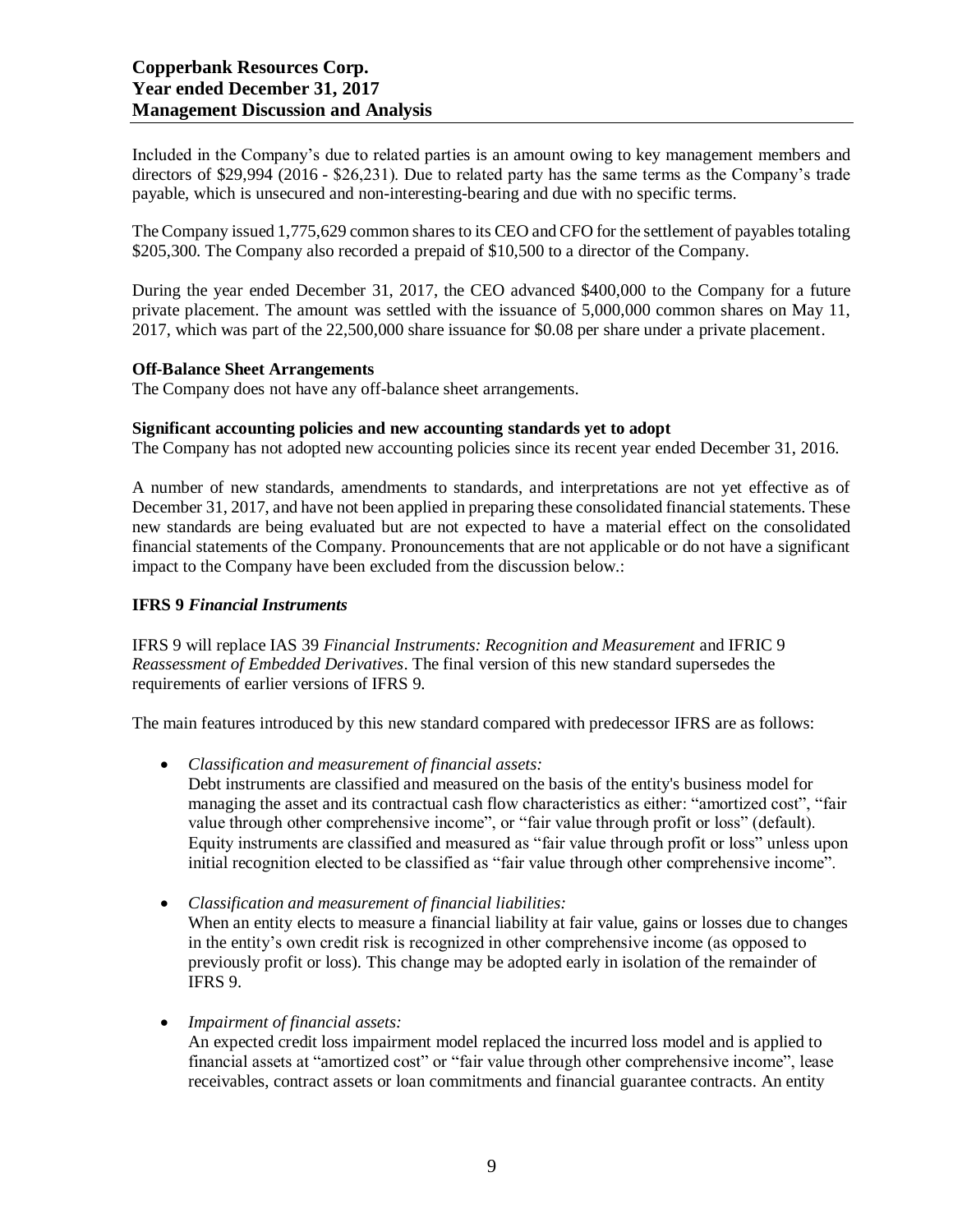recognizes twelve-month expected credit losses if the credit risk of a financial instrument has not increased significantly since initial recognition and lifetime expected credit losses otherwise.

• *Hedge accounting:*

Hedge accounting remains a choice, however, is now available for a broader range of hedging strategies. Voluntary termination of a hedging relationship is no longer permitted. Effectiveness testing now needs to be performed prospectively only. Entities may elect to continue applying IAS 39 hedge accounting on adoption of IFRS 9 (until the IASB has completed its separate project on the accounting for open portfolios and macro hedging).

Applicable to the Company's annual period beginning January 1, 2018.

#### **IFRS 16** *Leases*

This new standard sets out the principles for the recognition, measurement, presentation and disclosure of leases for both the lessee and the lessor. The new standard introduces a single lessee accounting model that requires the recognition of all assets and liabilities arising from a lease.

The main features of the new standard are as follows:

- An entity identifies as a lease a contract that conveys the right to control the use of an identified asset for a period of time in exchange for consideration.
- A lessee recognizes an asset representing the right to use the leased asset, and a liability for its obligation to make lease payments. Exceptions are permitted for short-term leases and leases of low-value assets.
- A lease asset is initially measured at cost, and is then depreciated similarly to property, plant and equipment. A lease liability is initially measured at the present value of the unpaid lease payments.
- A lessee presents interest expense on a lease liability separately from depreciation of a lease asset in the statement of profit or loss and other comprehensive income.
- A lessor continues to classify its leases as operating leases or finance leases, and to account for them accordingly.
- A lessor provides enhanced disclosures about its risk exposure, particularly exposure to residualvalue risk.

The new standard supersedes the requirements in IAS 17 *Leases*, IFRIC 4 *Determining whether an Arrangement contains a Lease*, SIC-15 *Operating Leases – Incentives* and SIC-27 *Evaluating the Substance of Transactions Involving the Legal Form of a Lease*.

Applicable to the Company's annual period beginning January 1, 2019.

# **Classification and Measurement of Share-based Payment Transactions (Amendments to IFRS 2**  *Share-based Payment***)**

The amendments provide guidance on the accounting for:

- the effects of vesting and non-vesting conditions on the measurement of cash-settled share-based payments;
- share-based payment transactions with a net settlement feature for withholding tax obligations; and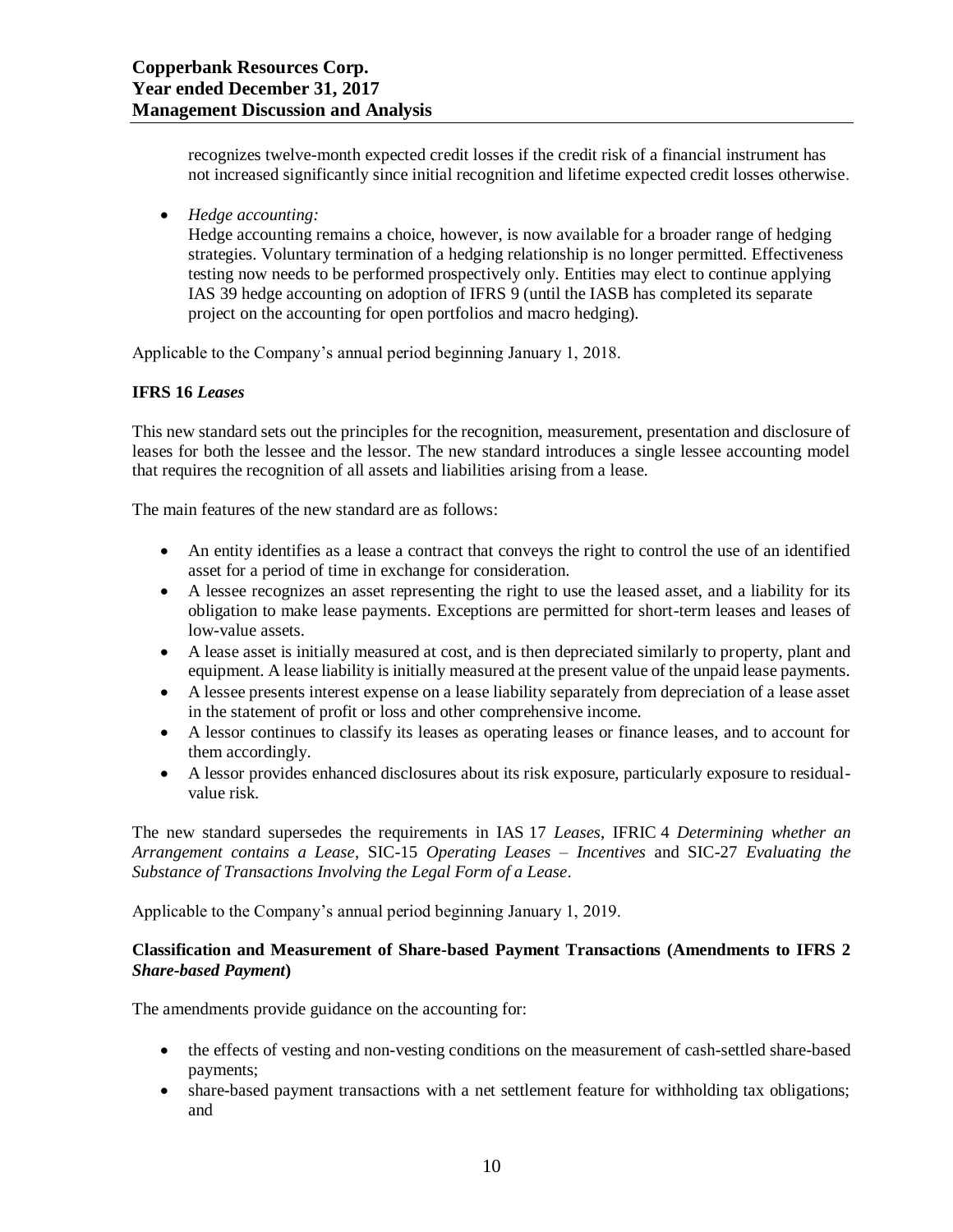• a modification to the terms and conditions of a share-based payment that changes the classification of the transaction from cash-settled to equity-settled.

Applicable to the Company's annual period beginning January 1, 2018.

# **IFRIC 22** *Foreign Currency Transactions and Advance Consideration*

IFRIC 22 provides guidance on how to determine the "date of the transaction" for purposes of identifying the exchange rate to use in transactions within the scope of IAS 21 *The Effects of Changes in Foreign Exchange Rates* involving the payment or receipt of consideration in advance.

The main features of IFRIC 22 are as follows:

- An entity uses the exchange rate on the date that the advanced foreign currency consideration is paid or received to translate the related asset, expense or income upon initial recognition.
- When there are multiple advance payments or receipts, the entity determines this date for each such payment or receipt.

Applicable to the Company's annual period beginning January 1, 2018.

#### **Financial Instruments**

The Company's financial instruments are exposed to a number of financial and market risks, including credit, interest rate, liquidity and commodity risks. The Company may, or may not, establish from time to time active policies to manage these risks. The Company does not currently have in place any active hedging or derivative trading policies to manage these risks since the Company's management does not believe that the current size, scale and pattern of cash flow of its operations would warrant such hedging activities. There was no change in the management of the financial risks compared to the prior year.

# **Credit risk**

Credit risk is the risk of potential loss to the Company if the counterparty to a financial instrument fails to meet its contractual obligations.

The financial instruments that potentially subject the Company to a significant concentration of credit risk consist of cash and cash equivalents. The Company mitigates its exposure to credit loss associated with cash and cash equivalents by placing its cash and cash equivalents in a major financial institution. As at December 31, 2017, the Company had cash equivalents of \$2,300 in term deposits (2016 - \$2,300).

# **Liquidity risk**

Liquidity risk is the risk that the Company may be unable to meet its financial obligations as they fall due or that it will be required to meet them at excessive cost. The Company reviews its working capital position regularly to ensure there is sufficient capital in order to meet short-term business requirements, after taking into account the Company's holdings of cash. The Company's cash is invested in business accounts, which are available on demand. The Company manages its liquidity risk mainly through raising funds from private placements and amounts from related parties.

The Company's operating cash requirements are continuously monitored and adjusted as input variables change. As these variables change, liquidity risks may necessitate the need for the Company to pursue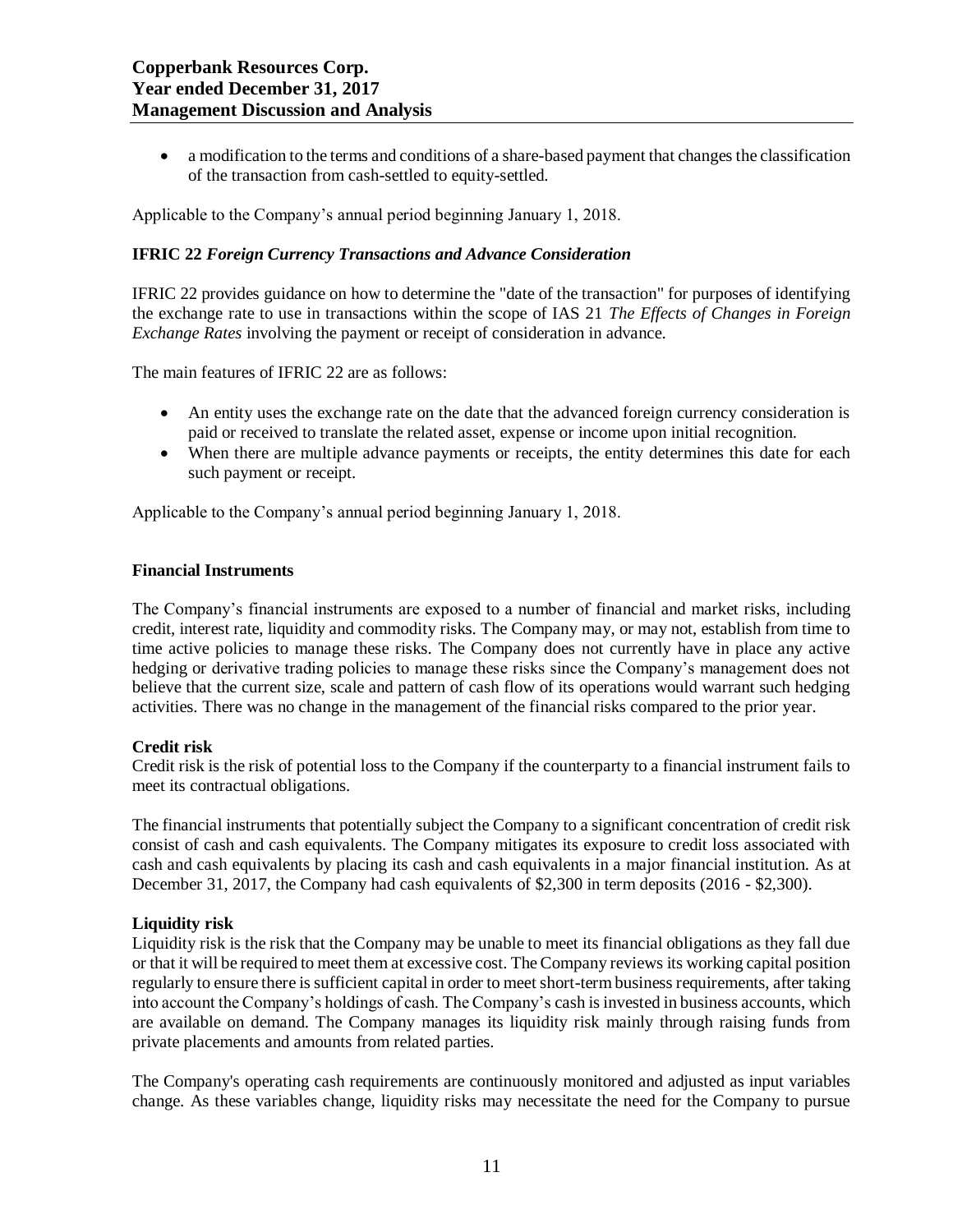equity issuances, obtain project or debt financing, or enter into joint arrangements. There is no assurance that the necessary financing will be available in a timely manner.

At December 31, 2017, the Company had cash and cash equivalents of \$83,607 (2016 - \$47,316) available to apply against short-term business requirements and current liabilities of \$411,869 (2016 - \$235,590). All of the liabilities presented as accounts payable and accrued liabilities are due within 90 days of yearend.

## **Commodity risk**

The Company is subject to commodity price risk arising from the fluctuation of metal price beyond the Company's control. The Company may have difficulties to identify and acquire economically viable projects for the Company to invest in if metal prices are depressed in an extended period.

# **Interest rate risk**

The Company is exposed to the risk that the value of financial instruments will change due to movements in market interest rates. As of December 31, 2017 and 2016, the Company has no interest-bearing debt with long-term maturities, and therefore does not believe that interest rate risk is significant. The Company does not use derivative instruments to reduce its interest rate risk as the Company's management believes that the likely financial impact of interest rate changes does not justify using derivatives.

#### **Foreign currency risk**

Foreign currency risk is the risk that the fair value of the Company's assets and liabilities will fluctuate due to changes in foreign exchange rates.

The Company is exposed to foreign currency risk to the extent that monetary assets and liabilities held by the Company are not denominated in its functional currency. The Company does not manage currency risk through hedging or other currency management tools.

As at December 31, 2017 and 2016, the Company's net exposure to foreign currency risk on its financial instruments is as follows:

|                            | 2017          | 2016          |
|----------------------------|---------------|---------------|
| Cash                       | US\$<br>1,402 | US\$<br>1,964 |
| Other receivables          | 6,637         | 11,856        |
|                            | US\$ 8,039    | US\$ 13,820   |
| Canadian dollar equivalent | 10,085        | 18,556        |

A 5% (2016 - 5%) change in the US dollar against the Canadian dollar at December 31, 2017 would result in a change of approximately \$500 (2016 - \$927) in comprehensive loss.

# **Fair value**

Financial assets and liabilities that are recognized on the statement of financial position at fair value can be classified in a hierarchy that is based on the significance of the inputs used in making the measurements. The levels in the hierarchy are: Level 1 - quoted prices (unadjusted) in active markets for identical assets or liabilities; Level 2 - inputs other than quoted prices included within Level 1 that are observable for the asset or liability, either directly (that is, as prices) or indirectly (that is, derived from prices); and Level 3 - inputs for the asset or liability that are not based on observable market data (that is, unobservable inputs).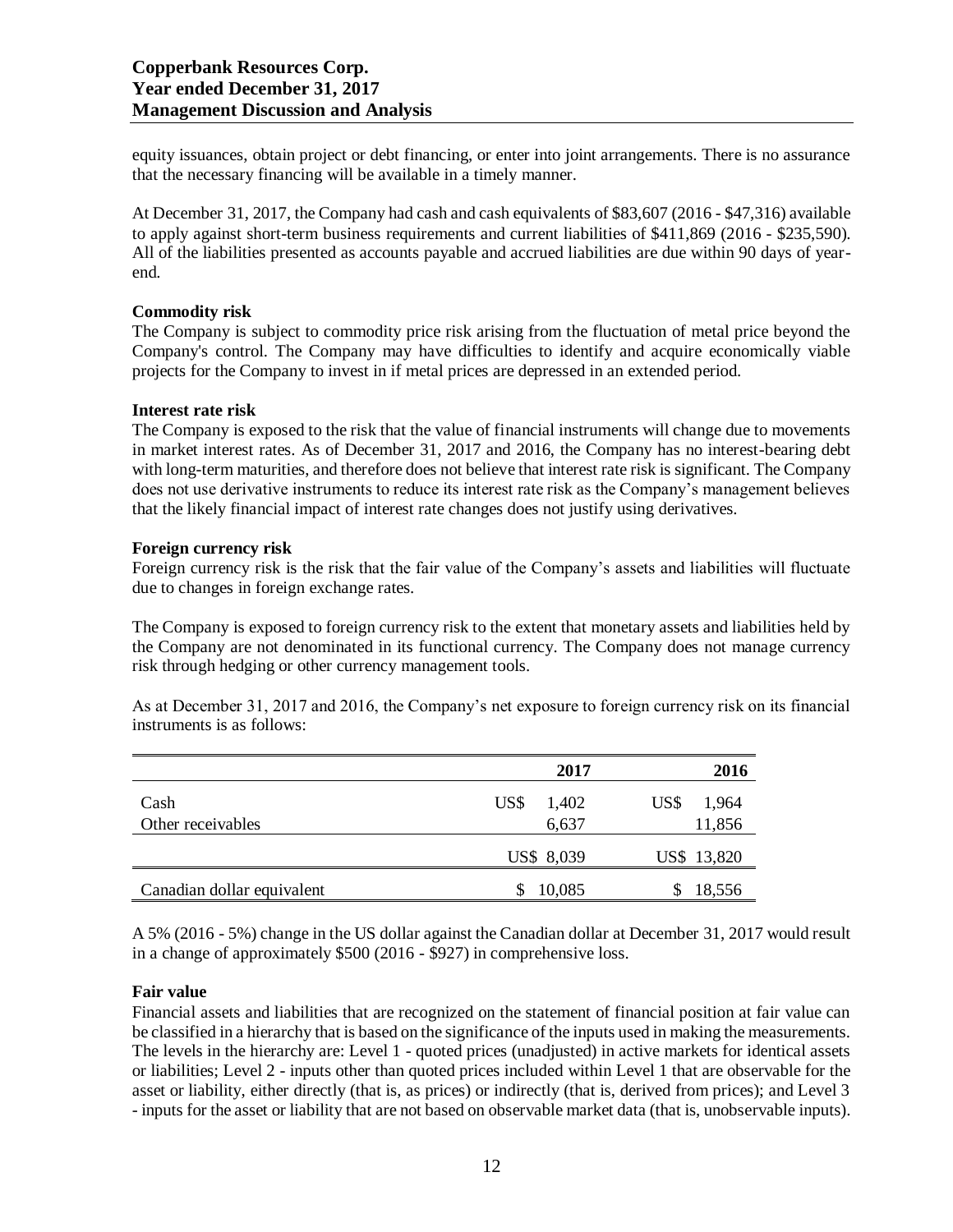The Company does not have financial instruments measured at fair value.

The Company's financial instruments consists of cash and cash equivalents, other receivable (net of GST receivable), accounts payable and accrued liabilities, and due to related parties. The fair values of these financial instruments approximate their carrying value due to their short-term nature.

#### **Outstanding share data**

As of the date of this report, the Company has 182,831,788 common shares, 79,411,370 share purchase warrants, and 9,950,000 stock options outstanding.

#### **Risk factors**

The principal activity of the Company is mineral exploration which is inherently risky. There is intensive government legislation from state, provincial, federal, municipal and aboriginal governments, surrounding the exploration for and production of minerals from our and any mining operations. Exploration and development is also capital intensive and the Company currently has no source of income. Only the skills of its management and staff in mineral exploration and exploration financing serve to mitigate these risks, and therefore constitute one of the main assets of the Company.

The Company has its cash deposited with a large, federally insured, commercial bank which it believes to be creditworthy. Federal deposit insurance covers deposit balances up to \$100,000. Therefore, most of the Company's cash deposit exceeds federal deposit insurance available.

#### *Title*

Title to mineral properties, as well as the location of boundaries on the grounds may be disputed. Moreover, additional amounts may be required to be paid to surface right owners in connection with any mining development. At all of such properties where there are current or planned exploration activities, the Company believes that it has either contractual, statutory, or common law rights to make such use of the surface as is reasonably necessary relating to those activities. Although the Company believes it has taken reasonable measures to ensure proper title to its properties, there is no guarantee that title to its properties will not be challenged or impaired.

Successful challenges to the title of the Company's properties could impair the development of operations on those properties.

The Company's properties include unpatented mining claims, patented mining claims, and mineral rights on private lands. The Company's properties on unpatented mining claims, is land owned and administered by the U.S. government. A valid unpatented mining claim is an interest in real property that can be bought, sold, mortgaged, devised, leased and taxed, but it is always subject to the paramount title of the U.S. and the rights of third parties to use the surface of the claim in a manner that does not unreasonably interfere with the claimant's activities. Unpatented mining claims are mining claims located and staked on available federal public domain land in accordance with the U.S. General Mining Law of 1872, with dimensions not to exceed 600 feet by 1,500 feet for lode claims (which constitute the great majority of the Company's unpatented mining claims), or 20 acres for placer claims. The process of locating an unpatented mining claim is initiated by the locator. Unpatented mining claims can be staked without any invitation from or grant by the federal government or any state government. A valid unpatented mining claim must include a discovery of valuable minerals. Prior to discovery, however, a mining claimant has a possessory right to conduct mineral exploration and development activities on the claim. The locator of a valid unpatented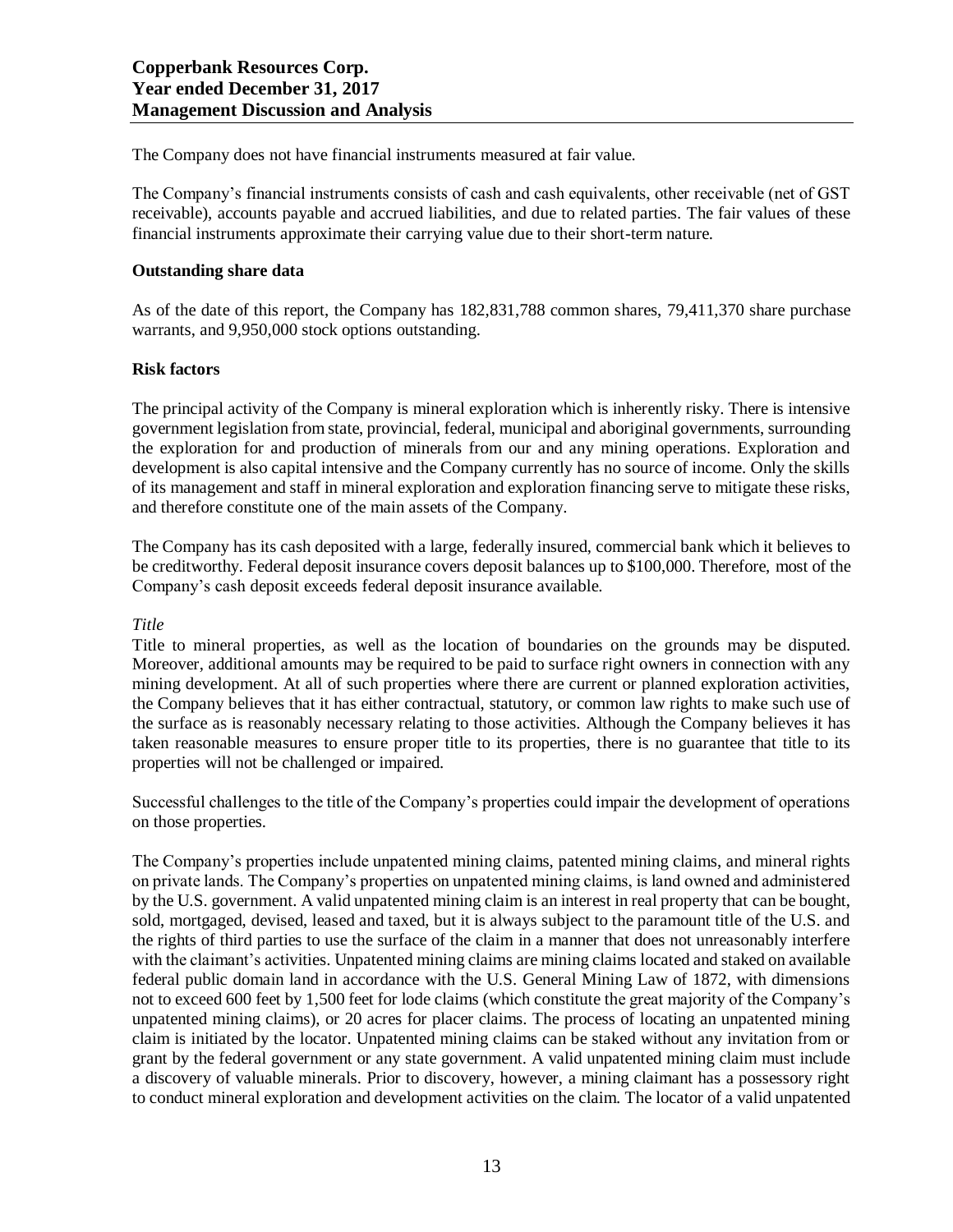mining claim has the right to explore for, develop and mine minerals discovered on the claim, subject to compliance with the annual maintenance requirements of the U.S. Federal Land Policy and Management Act of 1976 which currently requires timely payment of an annual maintenance fee in order to maintain an unpatented mining claim.

Unpatented mining claims are unique property interests, and are generally considered to be subject to greater title risk than private real property interests because the validity of unpatented mining claims is often uncertain. This uncertainty arises, in part, out of the complex federal and state laws and regulations that supplement the U.S. General Mining Law of 1872. Also, unpatented mining claims and related rights, such as rights to use the surface, are always subject to possible challenges by third parties or contests by the federal government. The validity of an unpatented mining claim, in terms of both its location and its maintenance, is dependent on strict compliance with a complex body of federal and state statutory and decisional law. In addition, there are few public records that definitively control the issues of validity and ownership of unpatented mining claims.

In recent years, the U.S. Congress has considered a number of proposed amendments to the General Mining Law, as well as comprehensive reform legislation. Although no such legislation has been adopted to date, there can be no assurance that such legislation will not be adopted in the future. If ever adopted, such legislation could, among other things, impose royalties on production from currently unpatented mining claims located on federal lands. If such legislation is ever adopted, it could have an adverse impact on earnings from the Company's operations, and it could reduce estimates of the Company's present resources and the amount of the Company's future exploration and development activity on federal lands.

# *Permits and Licenses*

Although the Company either currently holds or has applied for or is about to apply for all consents which it requires to carry out its current drilling programs, the Company cannot be certain that it will receive the necessary permits and licenses on acceptable terms or at all, to conduct further exploration and to develop its properties. The failure to obtain such permits, or delays in obtaining such permits could adversely affect the operations of the Company. Government approvals and permits are currently and may in the future be required in connection with the operations of the Company. To the extent such approvals are required and not obtained; the Company may be curtailed or prohibited from continuing its mining operations or from proceeding with planned exploration or development of mineral properties.

# *Exploration and Development Efforts May Be Unsuccessful*

There is no certainty that the expenditures to be made by the Company in the exploration and development of its properties as described herein will result in discoveries of mineralized material in commercial quantities. Most exploration and development projects do not result in the discovery of commercially mineable ore deposits and no assurance can be given that any level of recovery of ore reserves will in fact be realized or that any identified mineral deposit will ever qualify as a commercially mineable (or viable) ore body which can be legally and economically exploited. Estimates of reserves, mineable deposits and production costs can also be affected by such factors as environmental permitting regulations and requirements, weather, environmental factors, unforeseen technical difficulties, unusual or unexpected geological formations and work interruptions. In addition, the grade of ore ultimately mined may differ from that indicated by drilling results. Short term factors relating to ore reserves, such as the need for orderly development of ore bodies or the processing of new or different grades, may also have an adverse effect on mining operations and on the results of operations. There can be no assurance that minerals recovered in small scale tests will be duplicated in large scale tests under on-site conditions or in production scale. Material changes in ore reserves, grades, stripping ratios or recovery rates may affect the economic viability of any project.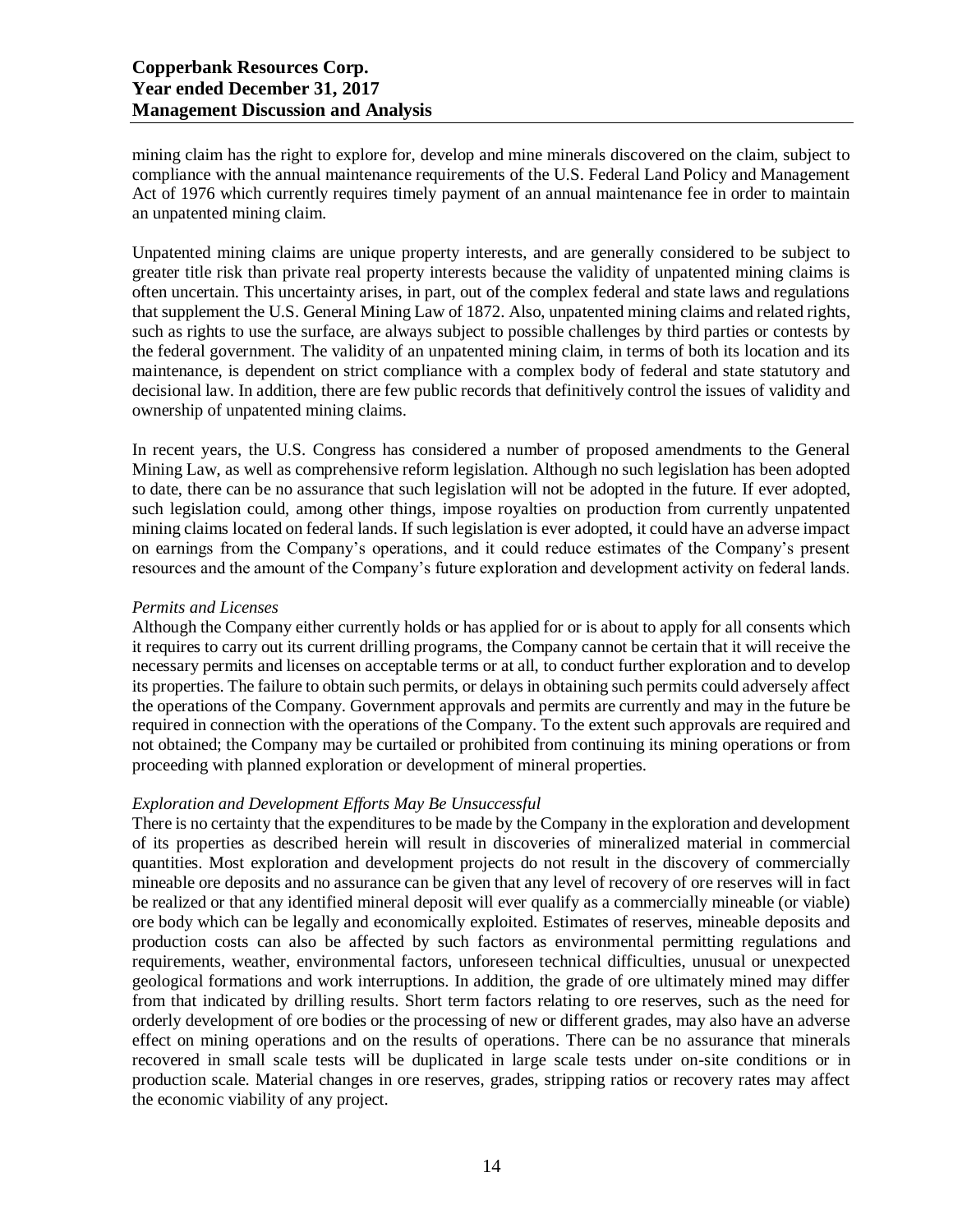# *Lack of Cash Flow*

None of the Company's properties have advanced to the commercial production stage and the Company has no history of earnings or cash flow from operations. The Company does not expect to generate material revenue from mining operations or to achieve self-sustaining commercial mining operations for several years.

The Company has paid no dividends on its shares since incorporation and does not anticipate doing so in the foreseeable future. Historically, the only source of funds available to the Company is through the sale of its securities. Future additional equity financing would cause dilution to current shareholders.

# *No Mineral Resources or Reserves in Production*

The properties in which the Company has an interest or right to earn an interest are in the exploration or pre-development stages only and are without a known body of ore in commercial production.

#### *Uncertainty of Obtaining Additional Funding Requirements*

Programs planned by the Company may necessitate additional funding, which could cause a dilution of the value of the investment of the shareholders of the Company. The recuperation value of mining properties indicated in the balance sheet depends on the discovery of mineralization that can be profitably exploited and on the Company's capacity to obtain additional funds to realize these programs.

The Company's exploration activities can therefore be interrupted at any moment if the Company is incapable of obtaining the necessary funds in order to continue any additional activities that are necessary and that are not described in the exploration programs outlined in the Company's geological report for its properties.

# *Mineral Prices May Not Support Corporate Profit*

The mining industry in general is intensely competitive and there is no assurance that, even if commercial quantities of mineral resources are developed, a profitable market will exist for the sale of same. Factors beyond the control of the Company may affect the marketability of any substances discovered. The price of minerals is volatile over short periods of time, and is affected by numerous factors beyond the control of the Company, including international, economic and political trends, expectations of inflation, currency exchange fluctuations, interest rates and global or regional consumption patterns, speculative activities and increased production due to improved mining techniques.

# *Competition*

The mining industry is intensively competitive in all its phases. The Company competes with companies possessing greater financial resources and technical facilities than itself for the acquisition of mineral interests as well as for the recruitment and retention of qualified employees.

#### *Environmental Regulations*

The current and future operations of the Company, including further exploration, development activities and commencement of production on its properties, requires permits from various Canadian and U.S. Federal, Provincial and State governmental authorities.

Such operations are subject to various laws governing land use, the protection of the environment, production, exports, taxes, labor standards, occupational health, waste disposal, toxic substances, mine safety and other matters. There can be no assurance, however, that all permits which the Company may require for construction of mining facilities and conduct of mining operations will be obtainable on reasonable terms. Amendments to current laws, regulations and permits governing operations and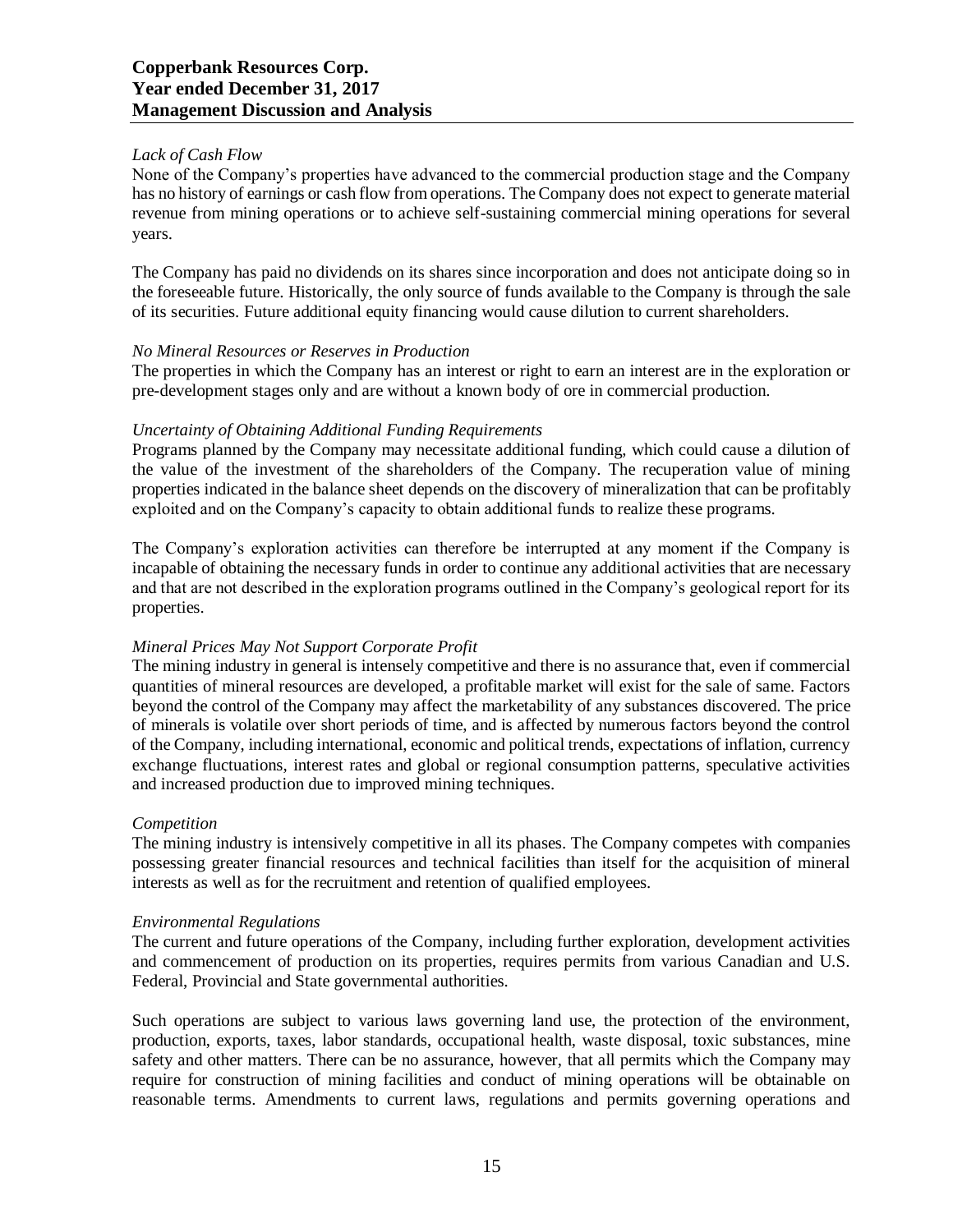activities of mining companies, or more stringent implementation thereof, could have a material adverse impact on the Company and cause increases in capital expenditures, production costs, reduction in levels of production at producing properties, require abandonment or delays in development of new mining properties.

Failure to comply with applicable laws, regulations and permitting requirements may result in enforcement actions thereunder, including orders issued by regulatory or judicial authorities causing operations to cease or be curtailed, and may include corrective measures requiring capital expenditures, installation of additional equipment or remedial actions.

Parties engaged in mining operations may be required to compensate those suffering loss or damage because of the mining activities and may have civil or criminal fines or penalties imposed for violation of applicable laws or regulations.

#### *Uncertainty of Reserves and Mineralization Estimates*

There are numerous uncertainties inherent in estimating proven and probable reserves and mineralization, including many factors beyond the control of the Company. The estimation of reserves and mineralization is a subjective process and the accuracy of any such estimates is a function of the quality of available data and of engineering and geological interpretation and judgment. Results of drilling, metallurgical testing and production and the evaluation of mine plans subsequent to the date of any estimate may justify revision of such estimates. No assurance can be given that the volume and grade of reserves recovered and rates of production will not be less than anticipated. Assumptions about prices are subject to greater uncertainty and metals prices have fluctuated widely in the past. Declines in the market price of base or precious metals also may render reserves or mineralization containing relatively lower grades of ore uneconomic to exploit. Changes in operating and capital costs and other factors including, but not limited to, shortterm operating factors such as the need for sequential development of ore bodies and the processing of new or different ore grades, may materially and adversely affect reserves.

#### *Foreign Operations*

The Company's foreign activities are subject to the risk normally associated with conducting business in foreign countries, including exchange controls and currency fluctuations, limitations on repatriation of earnings, foreign taxation, laws or policies of particular countries, labor practices and disputes, and uncertain political and economic environments, as well as risk of war and civil disturbances, or other risk that could cause exploration or development difficulties or stoppages, restrict the movement of funds or result in the deprivation or loss of contract rights or the taking of property by nationalization or expropriation without fair compensation. Foreign operations could also be adversely impacted by laws and policies affecting foreign trade, investment and taxation. The Company currently has exploration projects located in the U.S.

# *Operating Hazards and Risks Associated with the Mining Industry*

Mining operations generally involve a high degree of risk, which even a combination of experience, knowledge and careful evaluation may not be able to overcome. Hazards such as unusual or unexpected formations and other conditions are involved.

Operations in which the Company has direct or indirect interest will be subject to all the hazards and risks normally incidental to exploration, development and production of precious and base metals, any of which could result in work stoppages, damage to or destruction of mines and other producing facilities, damage to life and property, environmental damage and possible legal liability for any or all damage. The Company may become subject to liability for cave-ins and other hazards for which it cannot insure or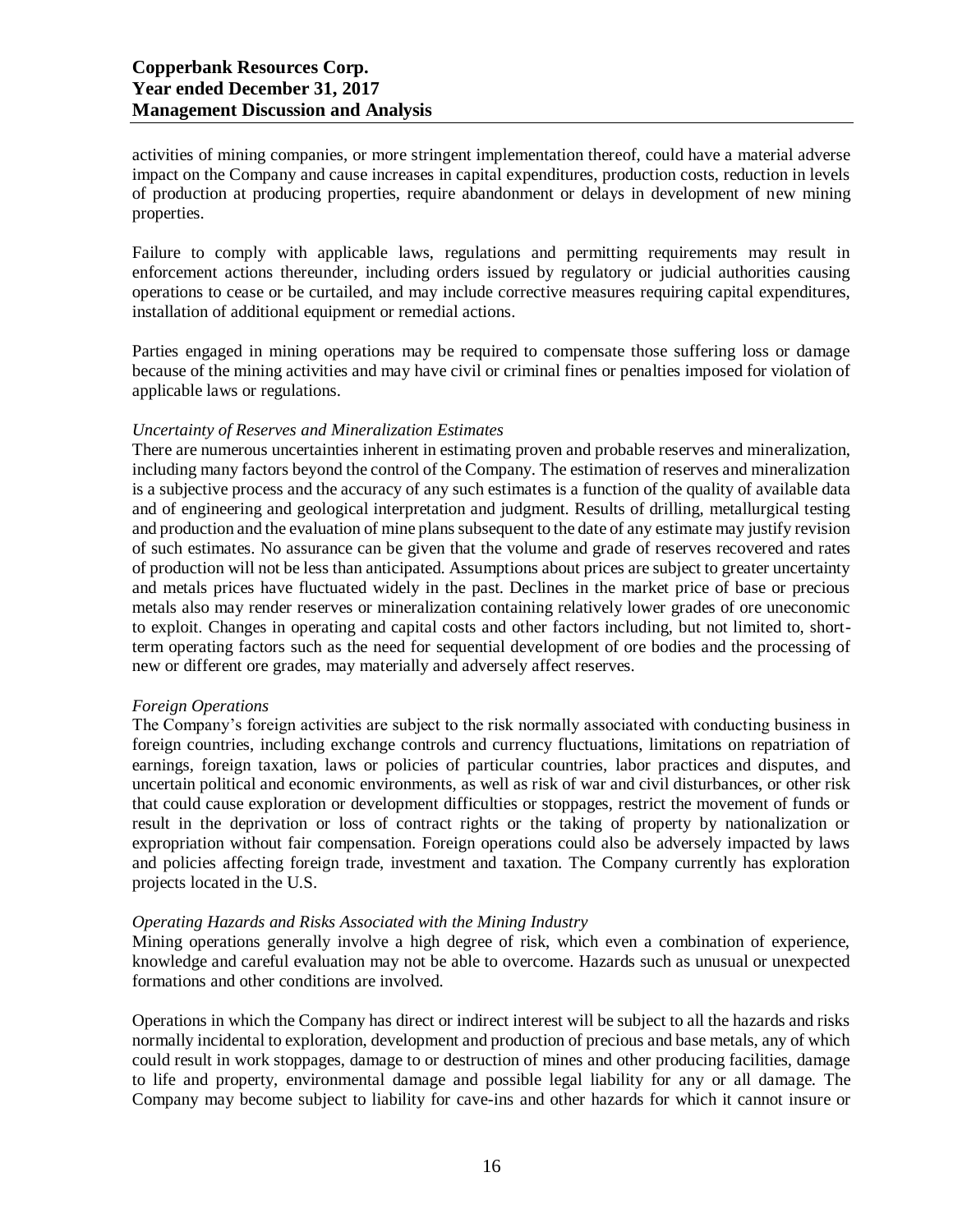against which it may elect not to insure where premium costs are disproportionate to the Company's perception of the relevant risks. The payment of such insurance premiums and of such liabilities would reduce the funds available for exploration activities.

#### *Ability to Manage Growth*

Should the Company be successful in its efforts to develop its mineral properties or to raise capital for other mining ventures it will experience significant growth in operations. If this occurs management anticipates that additional expansion will be required to continue development. Any expansion of the Company's business would place further demands on its management, operational capacity and financial resources. The failure to manage growth effectively could have a material adverse effect on the Company's business, financial condition and results of operations.

# *Lack of a Dividend Policy*

The Company does not presently intend to pay cash dividends in the foreseeable future, as any earnings are expected to be retained for use in developing and expanding its business. However, the actual amount of dividends received from the Company will remain subject to the discretion of the Company's board of directors and will depend on results of operations, cash requirements and prospects of the Company and other factors.

# *Possible Dilution to Present and Prospective Shareholders*

The Company's plan of operation, in part, contemplates the accomplishment of business negotiations by the issuance of cash, securities of the Company, or a combination of the two, and possibly, incurring debt. Any transaction involving the issuance of previously authorized but unissued common shares, or securities convertible into common shares, would result in dilution, possibly substantial, to present and prospective holders of common shares.

# *Dependence on Key Personnel*

The Company strongly depends on the business and technical expertise of its management and key personnel. There is little possibility that this dependence will decrease in the near term. As the Company's operations expand, additional general management resources will be required, especially since the Company encounters risks that are inherent in doing business in several countries.

# *Conflict of Interest*

Certain directors of the Company are also directors, officers or shareholders of other companies that are similarly engaged in the business of acquiring, developing and exploiting natural resource properties. Such associations may give rise to conflicts of interest from time to time. The directors of the Company are required by law to act honestly and in good faith with a view to the best interests of the Company and to disclose any interest which they may have in any project or opportunity of the Company. If a conflict arises at a meeting of the board of directors, any director in a conflict will disclose his interest and abstain from voting on such matter. In determining whether or not the Company will participate in any project or opportunity, the directors will primarily consider the degree of risk to which the Company may be exposed and its financial position at that time.

#### *Lack of Trading Volume*

The lack of trading volume of the Company's shares reduces the liquidity of an investment in the Company's shares. *Volatility of Share Price*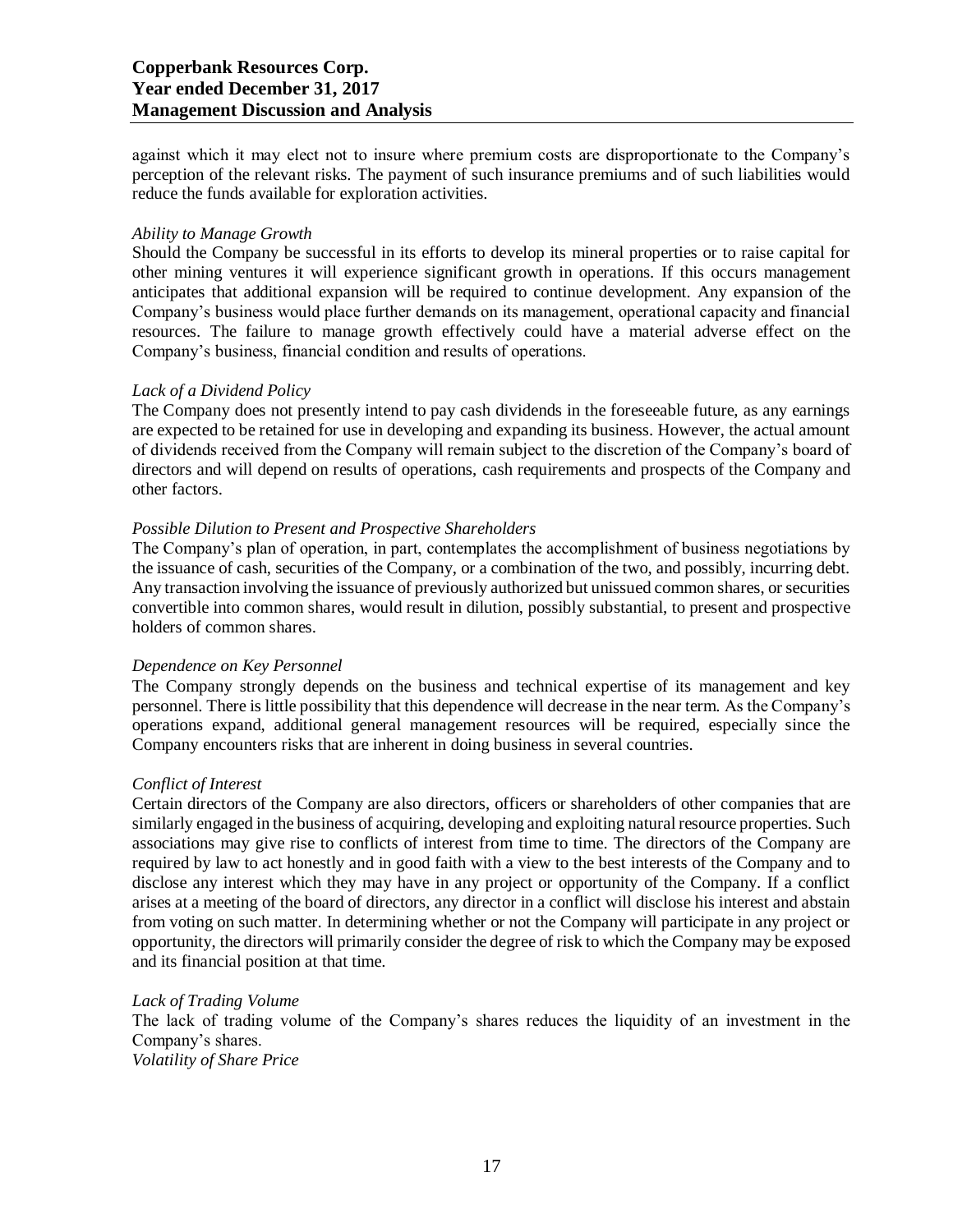Market prices for shares of early stage companies are often volatile. Factors such as announcements of mineral discoveries, financial results, and other factors could have a significant effect on the price of the Company's shares.

# **Forward Looking Statements**

Certain statements contained in this Management Discussion and Analysis constitute "forward-looking statements". These statements relate to future events or the Company's future performance, business prospects or opportunities. All statements other than statements of historical fact may be forward-looking statements. Forward-looking statements are often, but not always, identified by the use of words such as "seek", "anticipate", "plan", "continue", "estimate", "expect", "may", "project", "predict", "potential", "targeting", "intend", "could", "might", "should", "believe" and similar expressions. Information concerning the interpretation of drill results, mineral resource and reserve estimates and capital cost estimates may also be deemed as forward-looking statements as such information constitutes a prediction of what mineralization might be found to be present and how much capital will be required if and when a project is actually developed. These statements involve known and unknown risks, uncertainties and other factors that may cause actual results or events to differ materially from those anticipated in such forwardlooking statements. The Company believes that the expectations reflected in those forward-looking statements are reasonable, but no assurance can be given that these expectations will prove to be correct and such forward-looking statements included in this Management Discussion and Analysis should not be relied upon. These statements speak only as of the date of this Management Discussion and Analysis. Actual results and developments are likely to differ, and may differ materially, from those expressed or implied by forward-looking statements contained in this Management Discussion and Analysis. Such statements are based on a number of assumptions which may prove to be incorrect, including, but not limited to, assumptions about:

- general business and economic conditions;
- the supply and demand for, deliveries of, and the level and volatility of prices of copper, uranium, or other mineral commodities under exploration;
- the availability of financing for the Company's exploration and development projects on reasonable terms;
- the ability to procure equipment and operating supplies in sufficient quantities and on a timely basis;
- the ability to attract and retain skilled staff;
- market competition;
- the accuracy of our resource estimate (including, with respect to size, grade and recoverability) and the geological, operational and price assumptions on which it is based; and
- tax benefits and tax rates.

These forward-looking statements involve risks and uncertainties relating to, among other things, risks related to international operations, actual results of current exploration activities, conclusions of economic evaluations, changes in project parameters as plans continue to be refined, as well as those factors discussed in the section "Risk Factors". Factors that could cause actual results to differ materially include, but are not limited to, the risk factors discussed in the section. The Company cautions that the foregoing list of important factors is not exhaustive. Although the Company has attempted to identify important factors that could cause actual results to differ materially from those contained in forward-looking statements, there may be other factors that cause results not to be as anticipated, estimated or intended. There can be no assurance that such statements will prove to be accurate, as actual results and future events could differ materially from those anticipated in such statements. Accordingly, readers should not place undue reliance on forward-looking statements. The Company does not undertake to update any